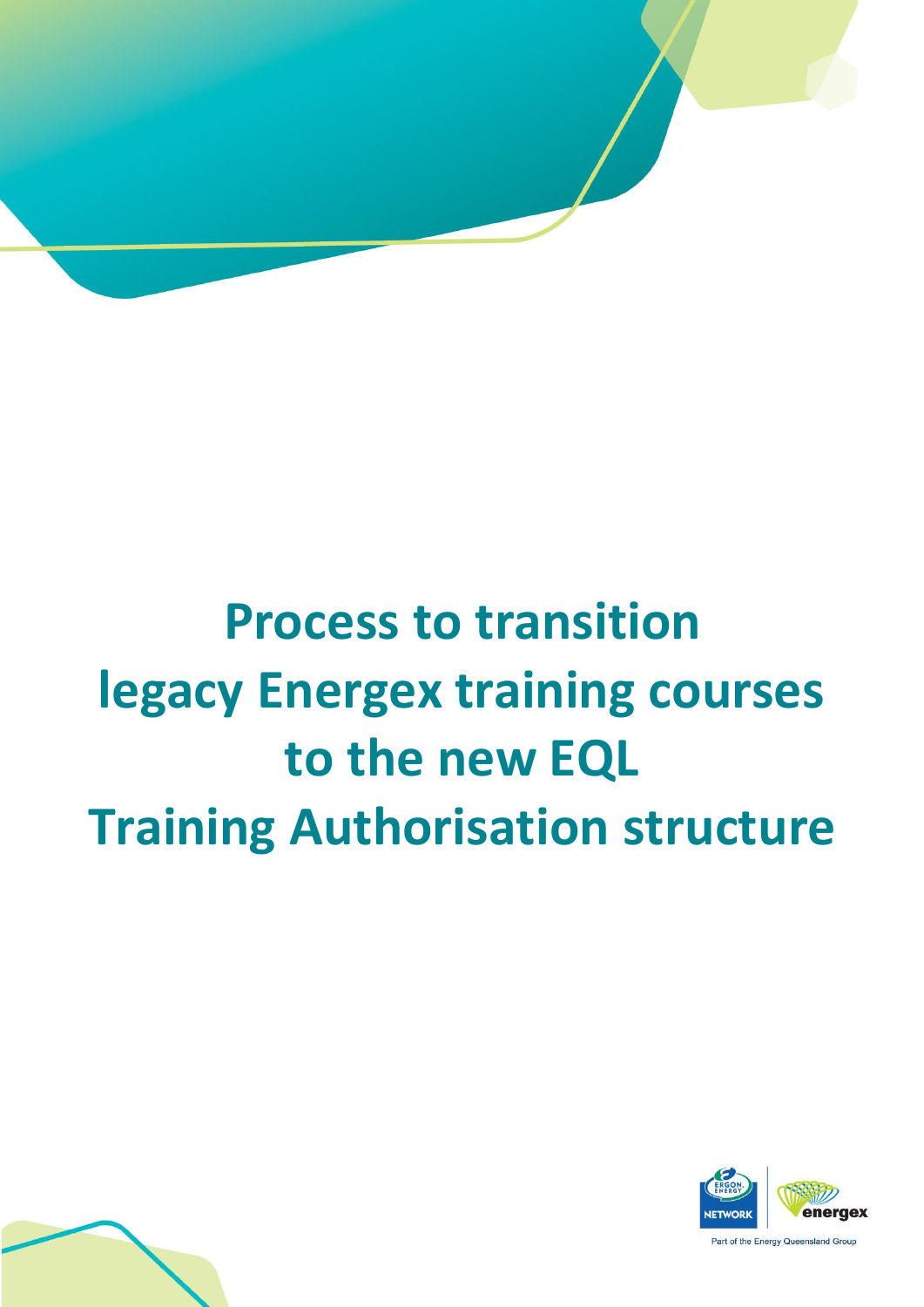

#### **Purpose**

This document outlines the pathways for the transition of legacy Energex training outcomes to the new Energy Queensland (EQL) training Authorisation structure.

## **Transition of legacy Energex training courses to the new 'Safe Entry to High Voltage Enclosures' Authorisation**

For those persons who have completed the legacy Energex initial training courses M320 Overhead Awareness + M428 Underground Awareness and M204 Substation Awareness, after the 1<sup>st</sup> of January 2017, will automatically be given the new EQL 'Safe Entry to High Voltage Enclosures' Authorisation.

The '4027 Safe Entry to High Voltage Enclosures(3 Yr Reassessment)' online course must be completed prior to the 30th of June 2022 to maintain this Authorisation.

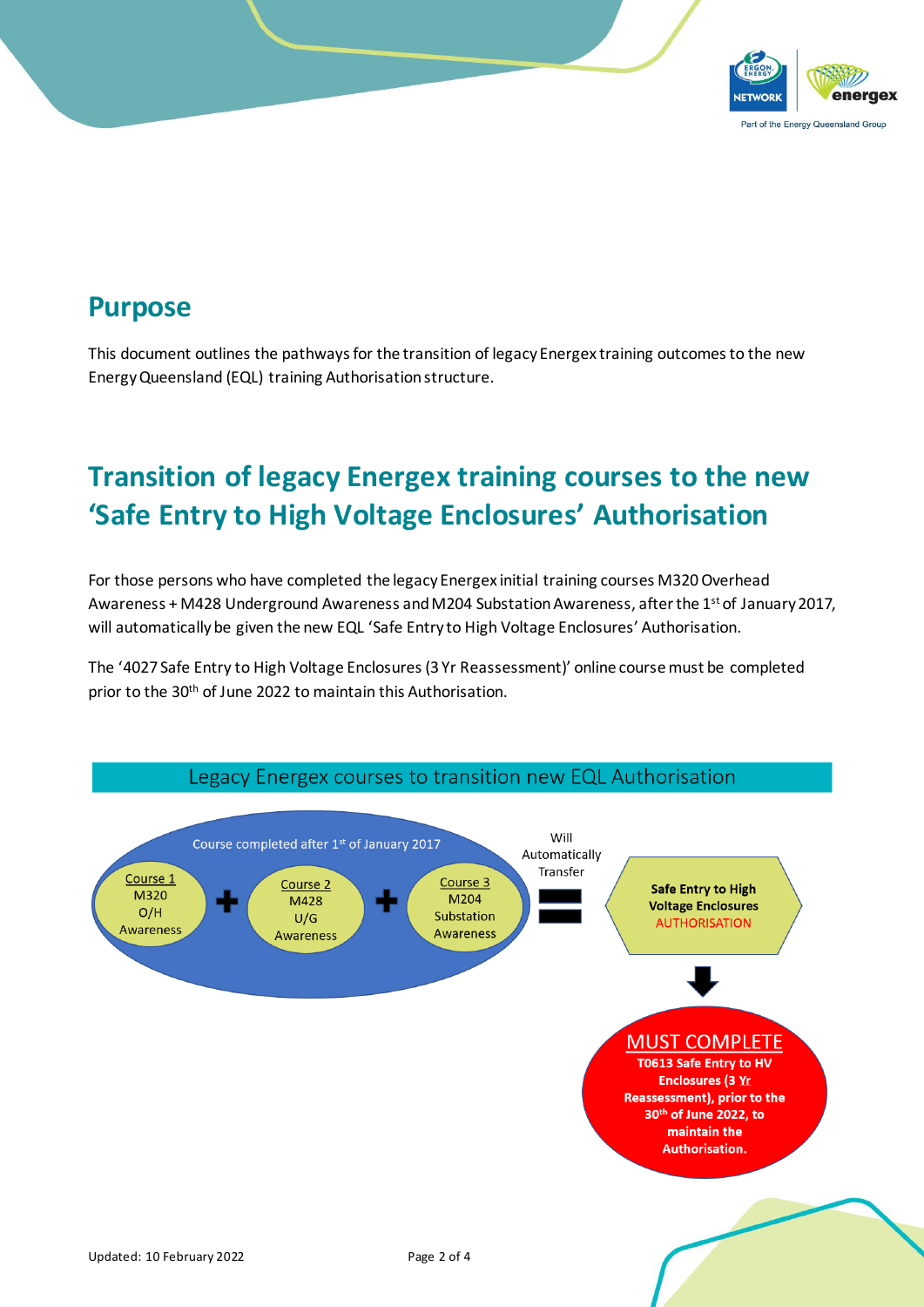

## **Transition of legacy Energex 'M204 Substation Awareness' training ONLY to the new 'Safe Entry to High Voltage Enclosures' Authorisation**

There are a number of mandatory requirements for those persons wanting the new EQL 'Safe Entry to High Voltage Enclosures' authorisation but have only completed the legacy Energex M204 Substation Awareness training course. Individuals will need to follow the below steps to obtain the new 'Safe Entry to High Voltage Enclosures' authorisation

- 1. Be able to provide evidence they have completed the M204 Substation Awareness initial training,
- 2. Be able to provide a 'Statutory Declaration' that the person has suitable experience working within a Substation since the 1st of January of 2017,
- 3. Must complete the online training course '4027 Safe Entry to HV Enclosures (3 Yr Reassessment)', by the 30<sup>th</sup> of June 2022

There is no time limit on when the legacy Energex M204 Substation Awareness Training course was initially completed. However, if any of the above requirements are unable to be met, then the person must complete the initial training again.